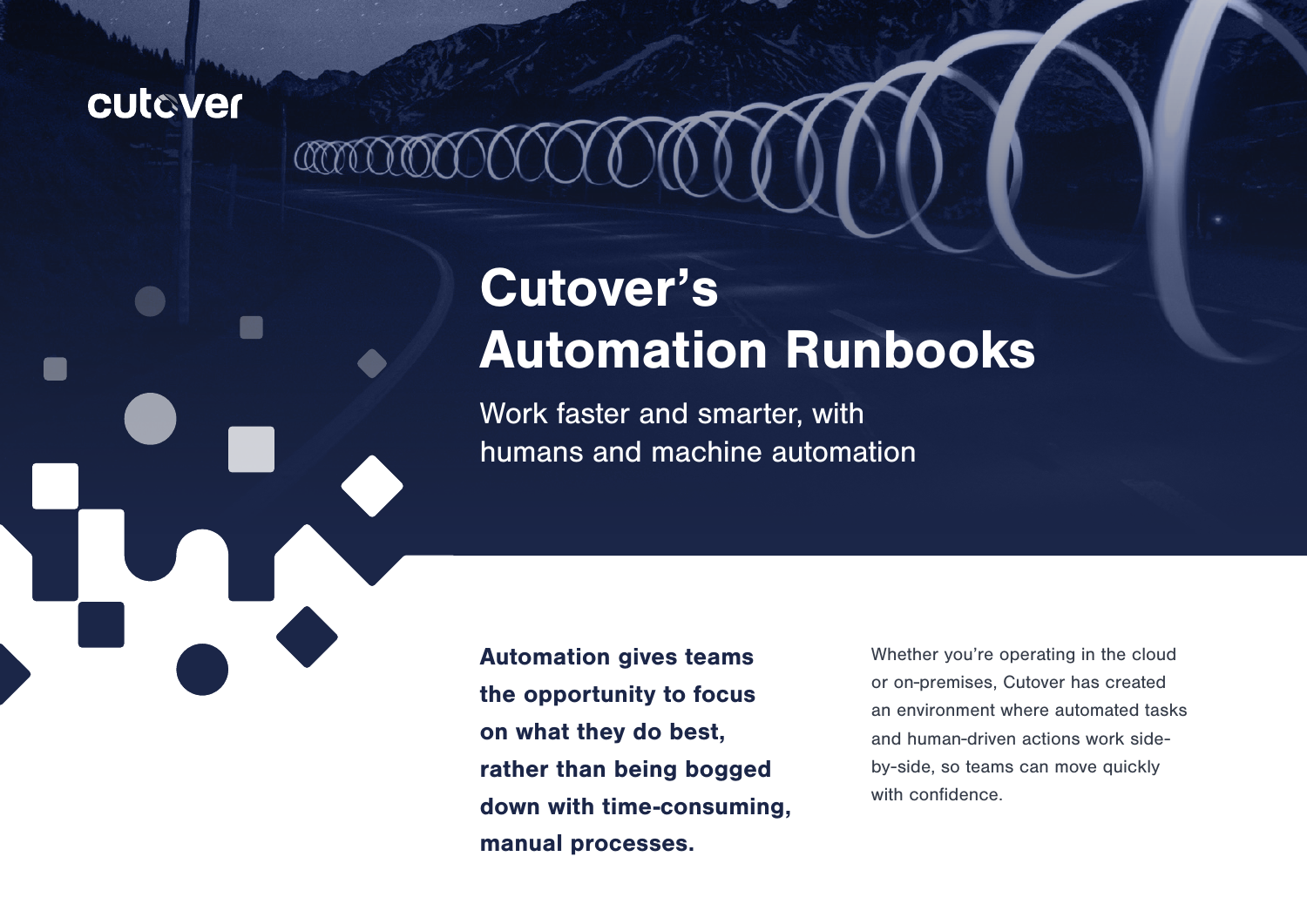Cutover's automation runbooks seamlessly integrate with more than 20 tools including ServiceNow, Jira, Slack, and Jenkins. Tasks with integrations are surfaced in your runbook so you can manage all your work in one central place. With Cutover's automated runbooks, you can now join together all the tools you use in technology release and resilience workflows.

From project management tools like Jira, to build tools such as Ansible, and marketing and sales tools such as Salesforce and Hubspot, Cutover's automation runbooks streamline your operations by enabling you to work in one place.



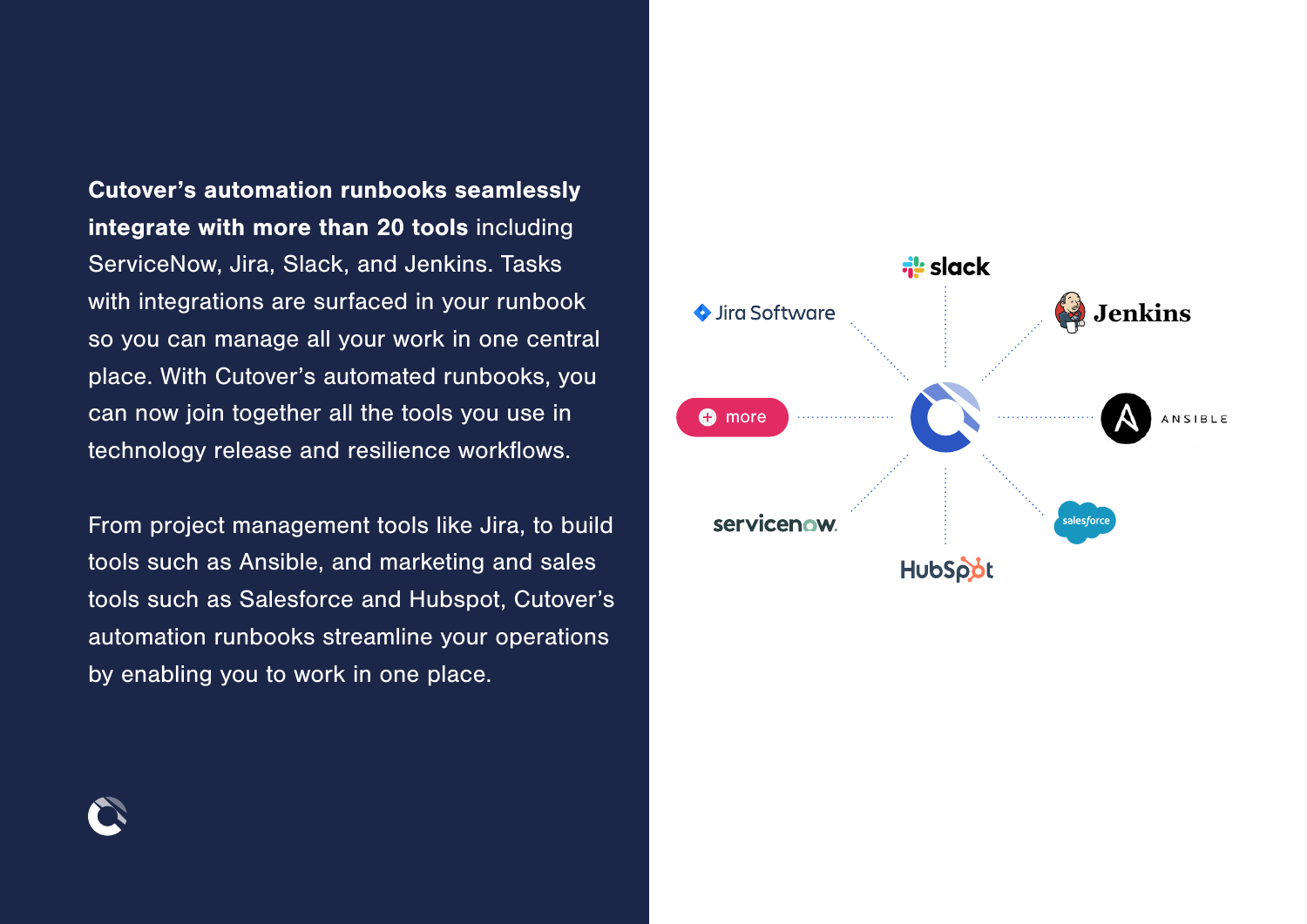#### How does it work?

- Connect to the tools you use every day, and define their role in the process in Cutover
- Users can build runbooks incorporating as many integrations as they need
- Setup integrations to perform specific actions. Want to post a specific message to a specific channel in Slack? No problem.
- Start your runbook and see your integration in action
- Tasks with integrations automatically update while you monitor in real-time

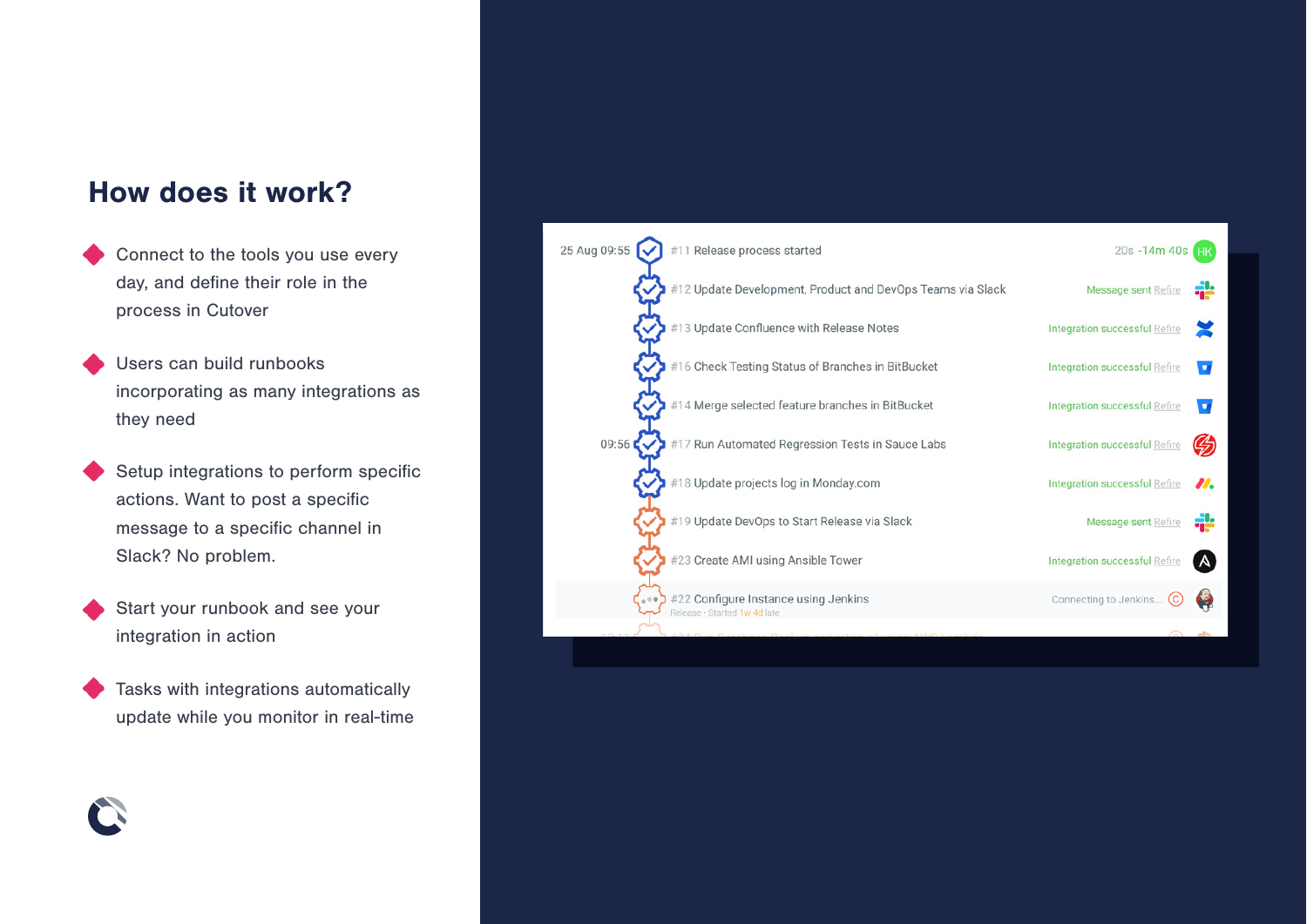With Cutover's Automation runbooks, your teams can work productively, by enhancing the collaboration between humans and machine automation, enabling teams to think bigger, aim higher, and achieve more.

There are many tools out there that let your teams automate in silos. Cutover brings all your teams and automations together to deliver great releases from first concept, to campaigns completed.